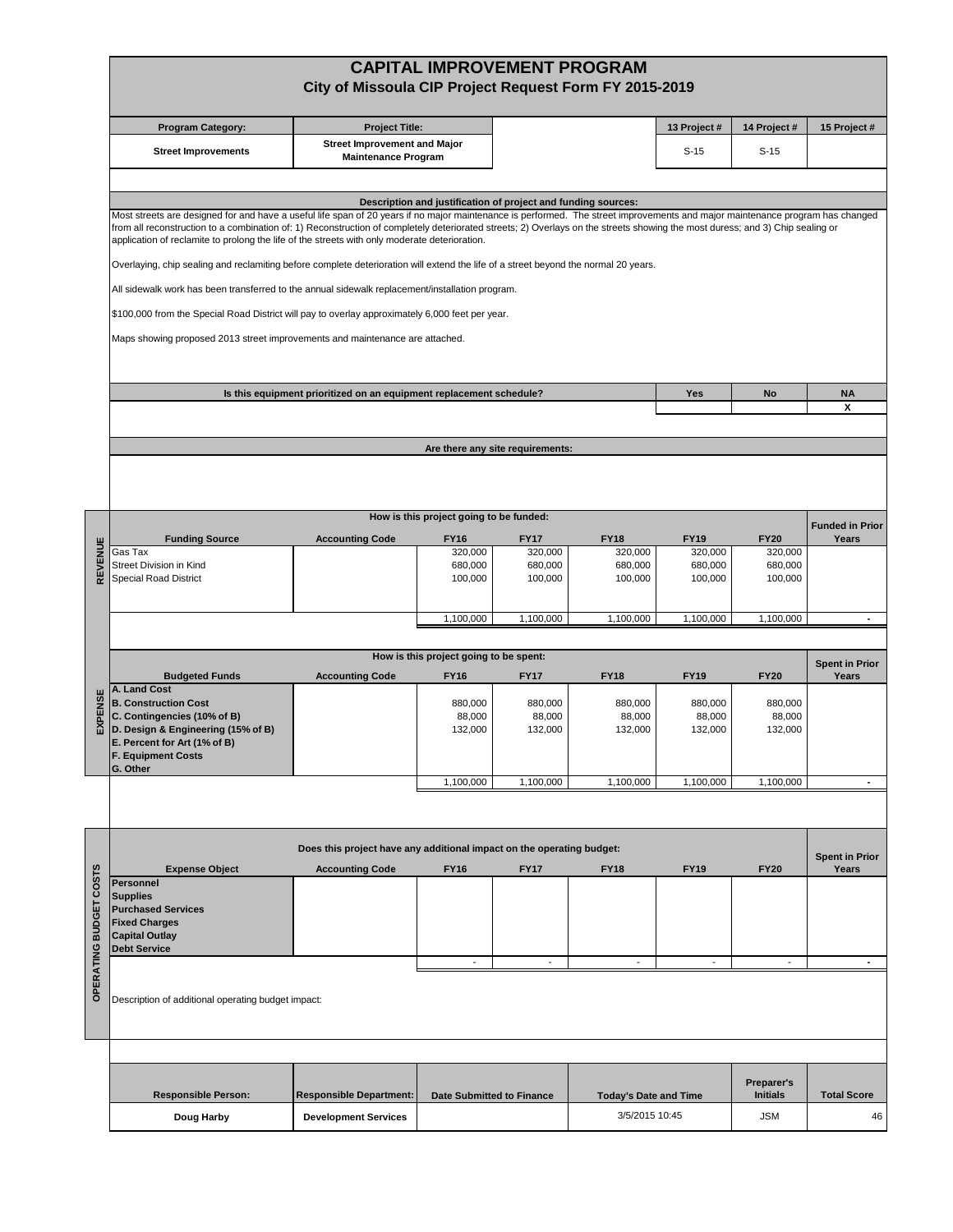| <b>CAPITAL IMPROVEMENT PROGRAM</b><br><b>Project Rating</b>                                                                                                                                                                                                                            |                                                                   |                              |                                                                                                                                                                                                                                                                   |                    |        |                       |  |  |  |  |  |  |  |
|----------------------------------------------------------------------------------------------------------------------------------------------------------------------------------------------------------------------------------------------------------------------------------------|-------------------------------------------------------------------|------------------------------|-------------------------------------------------------------------------------------------------------------------------------------------------------------------------------------------------------------------------------------------------------------------|--------------------|--------|-----------------------|--|--|--|--|--|--|--|
| (See C.I.P. Instructions For Explanation of Criteria)                                                                                                                                                                                                                                  |                                                                   |                              |                                                                                                                                                                                                                                                                   |                    |        |                       |  |  |  |  |  |  |  |
| <b>Program Category:</b>                                                                                                                                                                                                                                                               | <b>Project Title:</b>                                             |                              |                                                                                                                                                                                                                                                                   |                    |        | 15 Project #          |  |  |  |  |  |  |  |
| <b>Street Improvements</b>                                                                                                                                                                                                                                                             | <b>Street Improvement and Major</b><br><b>Maintenance Program</b> |                              |                                                                                                                                                                                                                                                                   |                    |        |                       |  |  |  |  |  |  |  |
| <b>Qualitative Analysis</b>                                                                                                                                                                                                                                                            |                                                                   | Yes                          | No                                                                                                                                                                                                                                                                | <b>Comments</b>    |        |                       |  |  |  |  |  |  |  |
| 1. Is the project necessary to meet federal,<br>state, or local legal requirements? This cri-<br>terion includes projects mandated by Court<br>Order to meet requirements of law or other<br>requirements. Of special concern is that the<br>project be accessible to the handicapped. |                                                                   |                              | X                                                                                                                                                                                                                                                                 |                    |        |                       |  |  |  |  |  |  |  |
| 2. Is the project necessary to fulfill a con-<br>tractual requirement? This criterion includes<br>Federal or State grants which require local<br>participation. Indicate the Grant name and<br>number in the comment column.                                                           |                                                                   |                              | X                                                                                                                                                                                                                                                                 |                    |        |                       |  |  |  |  |  |  |  |
| 3. Is this project urgently required? Will de-<br>lay result in curtailment of an essential ser-<br>vice? This statement should be checked<br>"Yes" only if an emergency is clearly indi-<br>cated; otherwise, answer "No". If "Yes",<br>be sure to give full justification.           |                                                                   |                              | $\times$                                                                                                                                                                                                                                                          |                    |        |                       |  |  |  |  |  |  |  |
| 4. Does the project provide for and/or im-<br>prove public health and/or public safety?<br>This criterion should be answered "No" un-<br>less public health and/or safety can be<br>shown to be an urgent or critical factor.                                                          |                                                                   |                              | X                                                                                                                                                                                                                                                                 |                    |        |                       |  |  |  |  |  |  |  |
| <b>Quantitative Analysis</b>                                                                                                                                                                                                                                                           |                                                                   | Raw<br><b>Score</b><br>Range |                                                                                                                                                                                                                                                                   | <b>Comments</b>    | Weight | <b>Total</b><br>Score |  |  |  |  |  |  |  |
| 5. Does the project result in maximum<br>benefit to the community from the<br>investment dollar?                                                                                                                                                                                       |                                                                   | $(0-3)$<br>3                 | Gas Tax funds are allocated to each city based on miles of streets and population. Funds are<br>earmarked for the maintenance and construction of streets. Long term maintenance of community<br>infrastructure is more cost effective than major reconstruction. |                    | 5      | 15                    |  |  |  |  |  |  |  |
| 6. Does the project require speedy<br>implementation in order to assure its<br>maximum effectiveness?                                                                                                                                                                                  |                                                                   | $(0-3)$<br>$\overline{2}$    | Postponement of any part of the street program means increased future costs to replace<br>deteriorated streets.                                                                                                                                                   | 4                  | 8      |                       |  |  |  |  |  |  |  |
| 7. Does the project conserve energy,<br>cultural or natural resources, or reduce<br>pollution?                                                                                                                                                                                         |                                                                   | $(0-3)$<br>1                 |                                                                                                                                                                                                                                                                   |                    | 3      | 3                     |  |  |  |  |  |  |  |
| 8. Does the project improve or expand<br>upon essential City services where such<br>services are recognized and accepted as<br>being necessary and effective?                                                                                                                          |                                                                   | $(0-2)$<br>$\overline{2}$    |                                                                                                                                                                                                                                                                   |                    | 4      | 8                     |  |  |  |  |  |  |  |
| 9. Does the project specifically relate to the<br>City's strategic planning priorities or other<br>plans?                                                                                                                                                                              |                                                                   | $(0-3)$<br>3                 |                                                                                                                                                                                                                                                                   |                    | 4      | 12                    |  |  |  |  |  |  |  |
|                                                                                                                                                                                                                                                                                        |                                                                   |                              |                                                                                                                                                                                                                                                                   | <b>Total Score</b> |        | 46                    |  |  |  |  |  |  |  |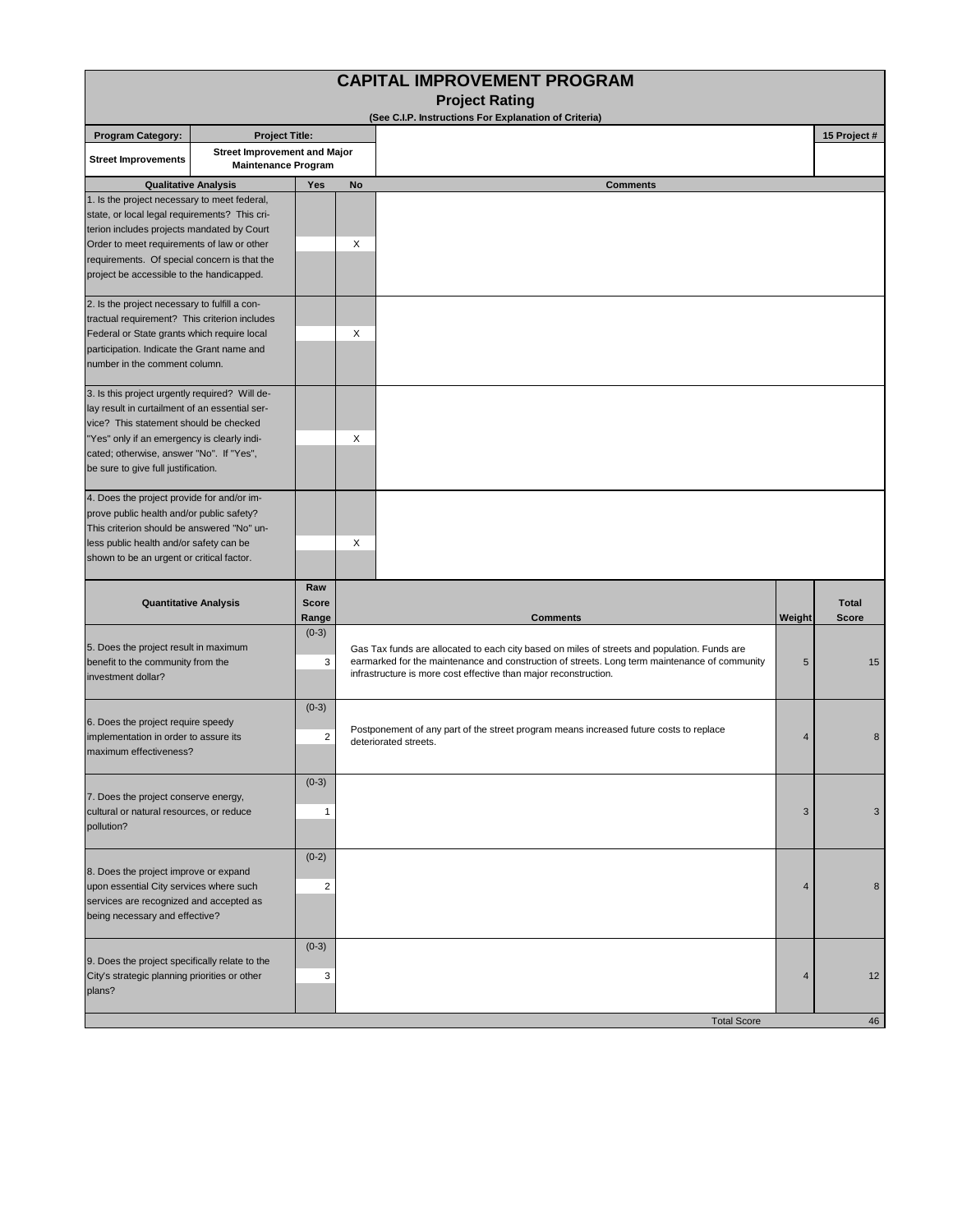

**15 Project #**